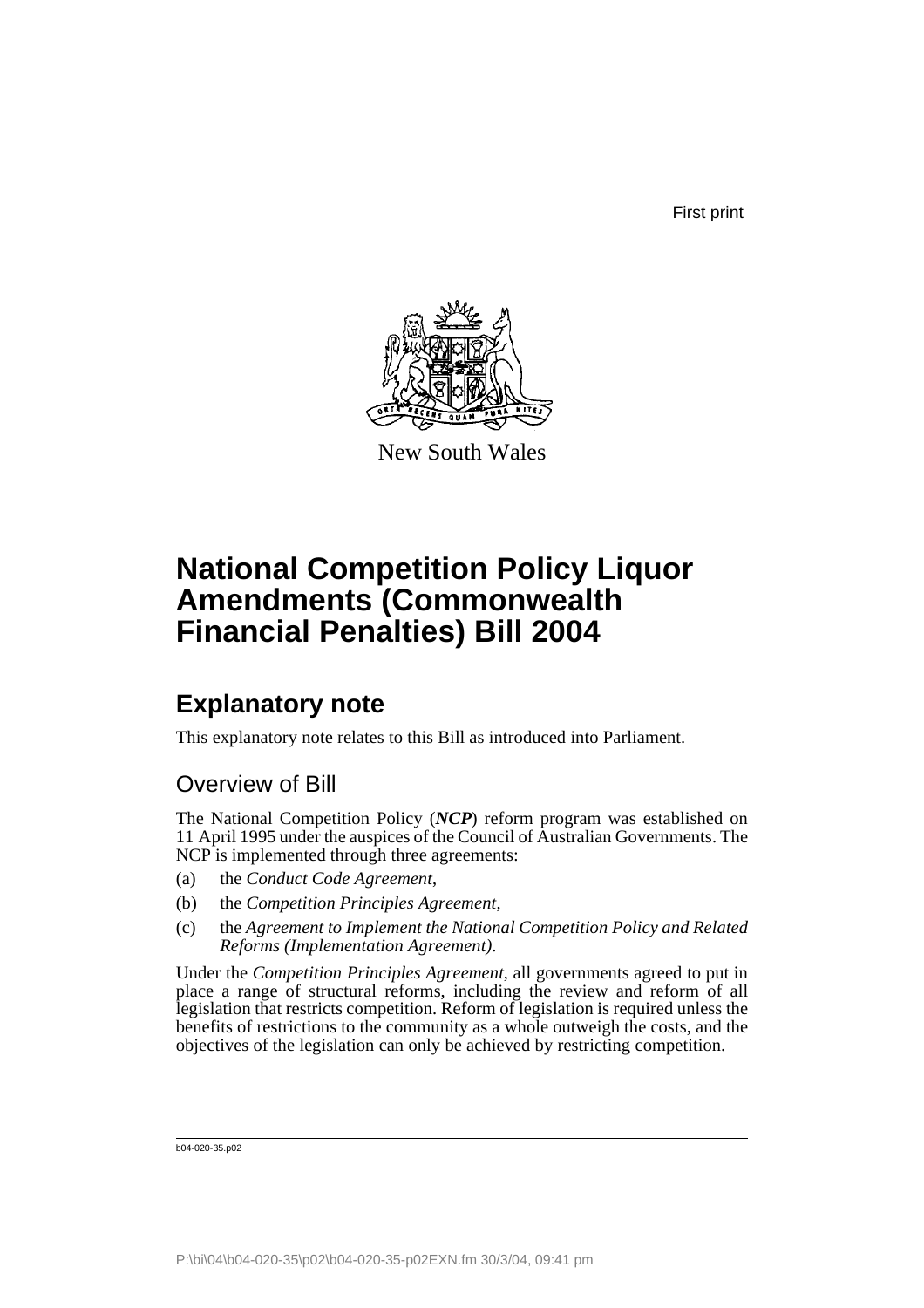Explanatory note

In return for complying with the obligations set out in the three NCP agreements, including legislation review and reform, the Commonwealth agreed to provide annual competition payments to the States and Territories. The NCP agreements recognised that while the States and Territories have responsibility for implementing the major competition reforms, much of the financial dividend from the economic growth arising out of NCP reforms accrues to the Commonwealth rather than the States and Territories through higher income tax receipts. Competition payments to the States and Territories represent their share of the financial benefits arising from the NCP reforms. In 2003–2004, New South Wales' maximum competition payment entitlement is \$254.4 million.

The National Competition Council (*NCC*) has assessed New South Wales as having fulfilled all of its obligations under the three NCP agreements, with the exclusion of certain legislation review and reform activity. Among other areas, the Council has expressed dissatisfaction in relation to the degree of reform undertaken in the regulation of liquor.

The Commonwealth has accepted the NCC's recommendation to impose a penalty for New South Wales' 2003–04 competition payments of \$50.8 million. \$12.7 million of this penalty specifically applies to incomplete reform in respect of liquor regulation. The legislative amendments made by this Bill seek to ensure that this penalty is not imposed in future years.

The object of this Bill is to amend the *Liquor Act 1982* as follows:

- (a) to remove the "needs test" that currently applies in relation to hotelier's licences and off-licences (retail) and to replace it with a social impact assessment process in connection with applications for the grant or removal of such licences,
- (b) to provide that an off-licence (retail) that relates to a service station cannot be granted,
- (c) to provide that the existing restrictions on granting an off-licence (retail) that apply in relation to convenience stores will also apply to other general stores such as mixed business shops, corner shops and milk bars,
- (d) to provide that the fee for granting a hotelier's licence or an off-licence (retail) will be the fee prescribed by (or determined in accordance with) the regulations instead of being fixed by the Liquor Administration Board,
- (e) to provide that an annual fee will be payable in respect of a hotelier's licence or an off-licence (retail),
- (f) to make other ancillary and consequential amendments.

Explanatory note page 2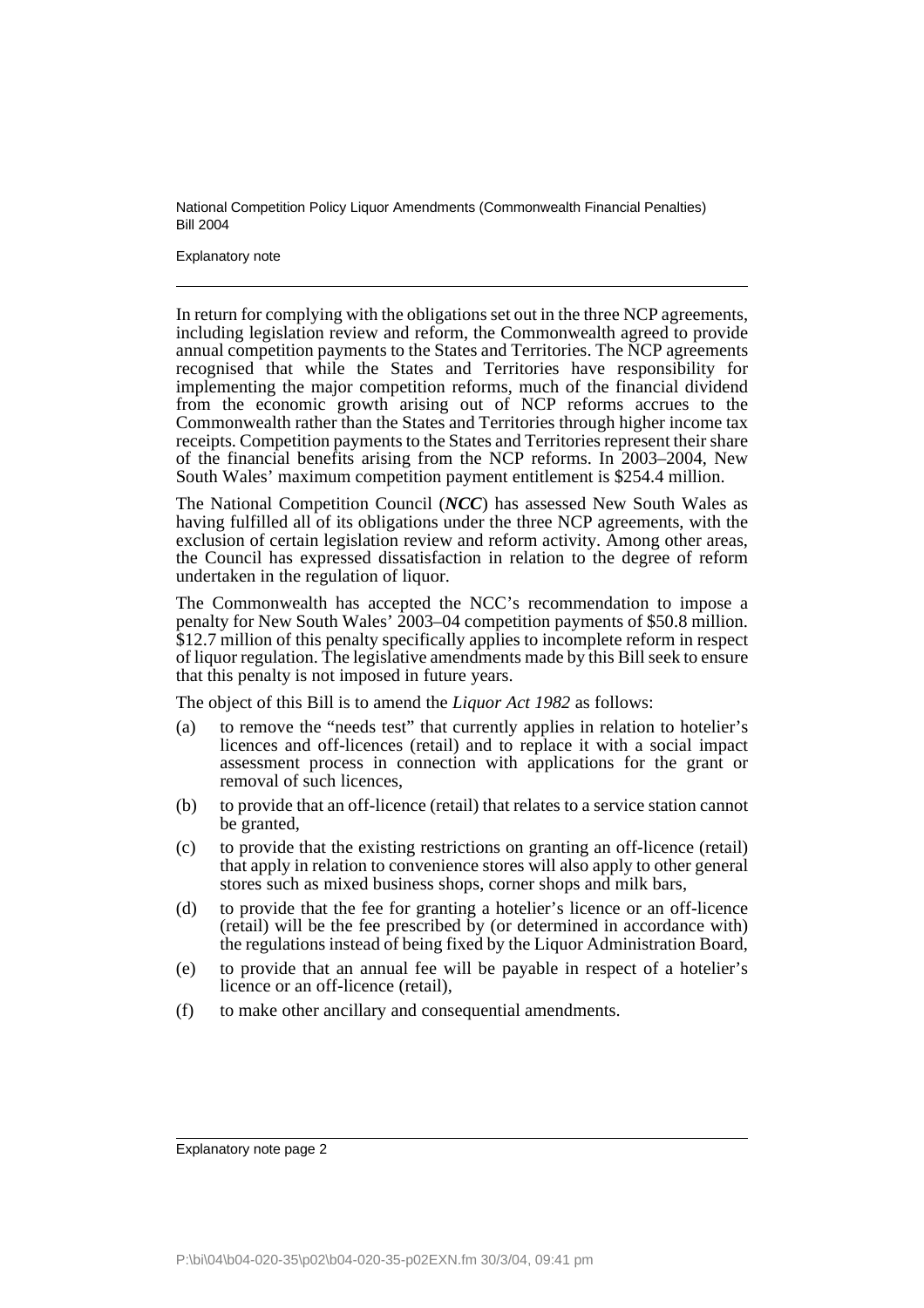Explanatory note

### Outline of provisions

**Clause 1** sets out the name (also called the short title) of the proposed Act.

**Clause 2** provides for the commencement of the proposed Act on 1 July 2004, unless sooner commenced by proclamation.

**Clause 3** is a formal provision that gives effect to the amendments to the *Liquor Act 1982* set out in Schedule 1.

### **Schedule 1 Amendments**

#### **Replacement of "needs test" with social impact assessment process**

At present under section 45 (2) of the *Liquor Act 1982* (the *Principal Act*), an objection to the grant by the Licensing Court of an application for, or for the removal of, a hotelier's licence or an off-licence to sell liquor by retail (eg a bottle shop) may be taken on the ground that the needs of the public in the neighbourhood of the premises to which the application relates can be met by facilities for the supply of liquor existing in, and outside, the neighbourhood. **Schedule 1 [4]** omits section 45 (2) so as to remove the taking of an objection on such a ground. **Schedule 1 [2], [3], [5]–[7] and [16]** are consequential amendments.

In place of the current "needs test" in relation to hoteliers' licences and offlicences (retail), **Schedule 1 [17]** inserts a new Division 6A into Part 3 of the Principal Act that provides for a social impact assessment process in relation to applications for the grant or removal of such a licence. Under the new Division, the Licensing Court cannot grant such an application unless a social impact assessment has been provided to the Liquor Administration Board in connection with the application and the Board has approved the social impact assessment. The regulations may make provision with respect to the requirements of a social impact assessment and the applicant will be required to publicly advertise the matter. In approving a social impact assessment, the Board must be satisfied that the overall social impact of the application being granted will not be detrimental to the local community or the broader community.

#### **Licences relating to general stores and service stations**

At present under section 49C (2) of the Principal Act, an off-licence (retail) that relates to a convenience store or a service station may not be granted unless the Licensing Court is satisfied that no other take-away liquor service is reasonably available in the neighbourhood and the licence would not encourage drinkdriving or other liquor-related harm. **Schedule 1 [8]–[10]** amend section 49C in two respects. Firstly, service stations will be prevented from being granted an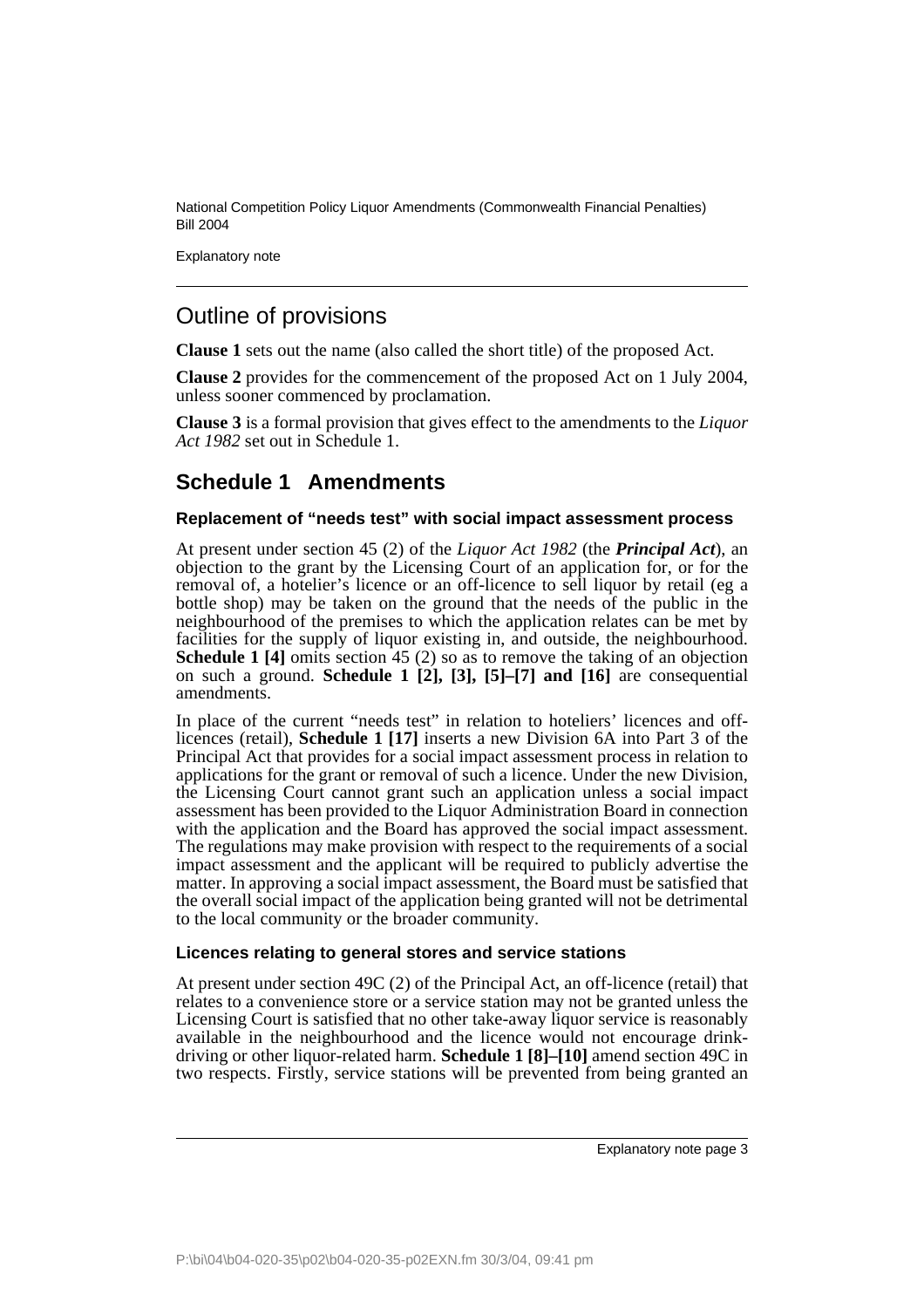Explanatory note

off-licence (retail) in any circumstances, and the definition of *service station* is replaced so that it refers to a building or place used primarily for the fuelling of motor vehicles. Secondly, the term *convenience store* is replaced with *general store* so that the restriction on granting an off-licence (retail) to such a store will extend to other similar stores such as mixed business shops, corner shops and milk bars regardless of their opening hours.

#### **Licence fees**

**Schedule 1 [11] and [12]** provide that the fee for granting a hotelier's licence or an off-licence (retail) will be the fee prescribed by (or determined in accordance with) the regulations. At present, the fee for the granting of such a licence is fixed by the Board. **Schedule 1 [13] and [14]** are consequential amendments.

**Schedule 1 [15]** provides that an annual fee prescribed by (or determined in accordance with) the regulations will be payable in respect of a hotelier's licence or an off-licence (retail). The fee will be payable within 21 days of 31 July in each year and the licence will be cancelled if the fee is not paid. **Schedule 1 [1]** is a consequential amendment.

#### **Savings and transitional provisions**

**Schedule 1 [18]** provides for the making of savings and transitional regulations as a consequence of the proposed amendments to the Principal Act, and **Schedule 1 [19]** provides that the proposed amendments that replace the "needs" test" with the social impact assessment process will not apply to pending applications under the Act. The amendments relating to service stations and general stores will extend to pending applications under the Act.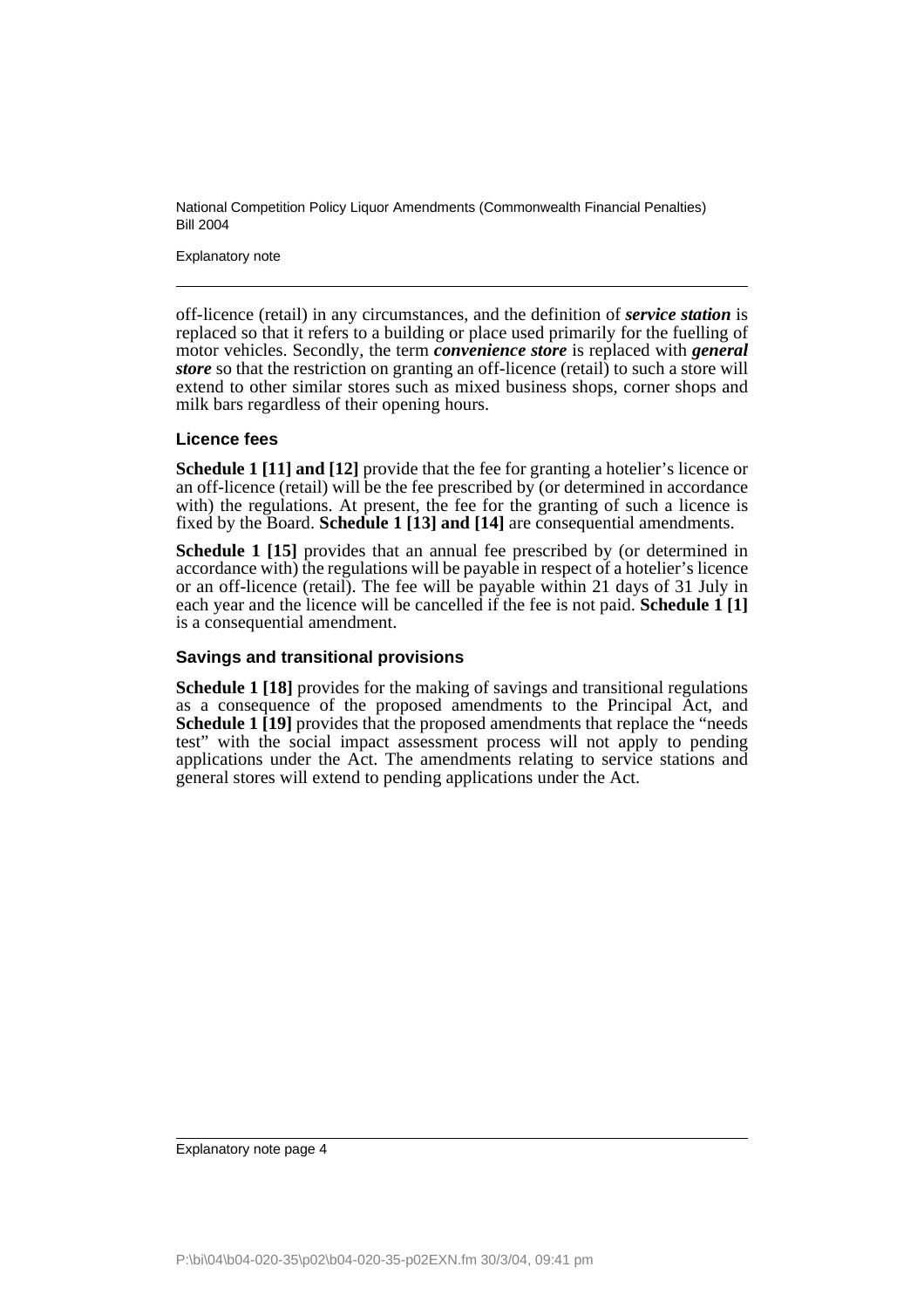First print



New South Wales

# **National Competition Policy Liquor Amendments (Commonwealth Financial Penalties) Bill 2004**

## **Contents**

|           |                                     | Page |
|-----------|-------------------------------------|------|
| $1 \quad$ | Name of Act                         |      |
|           | 2 Commencement                      |      |
|           | Amendment of Liquor Act 1982 No 147 |      |
|           | Schedule 1 Amendments               | 3    |

b04-020-35.p02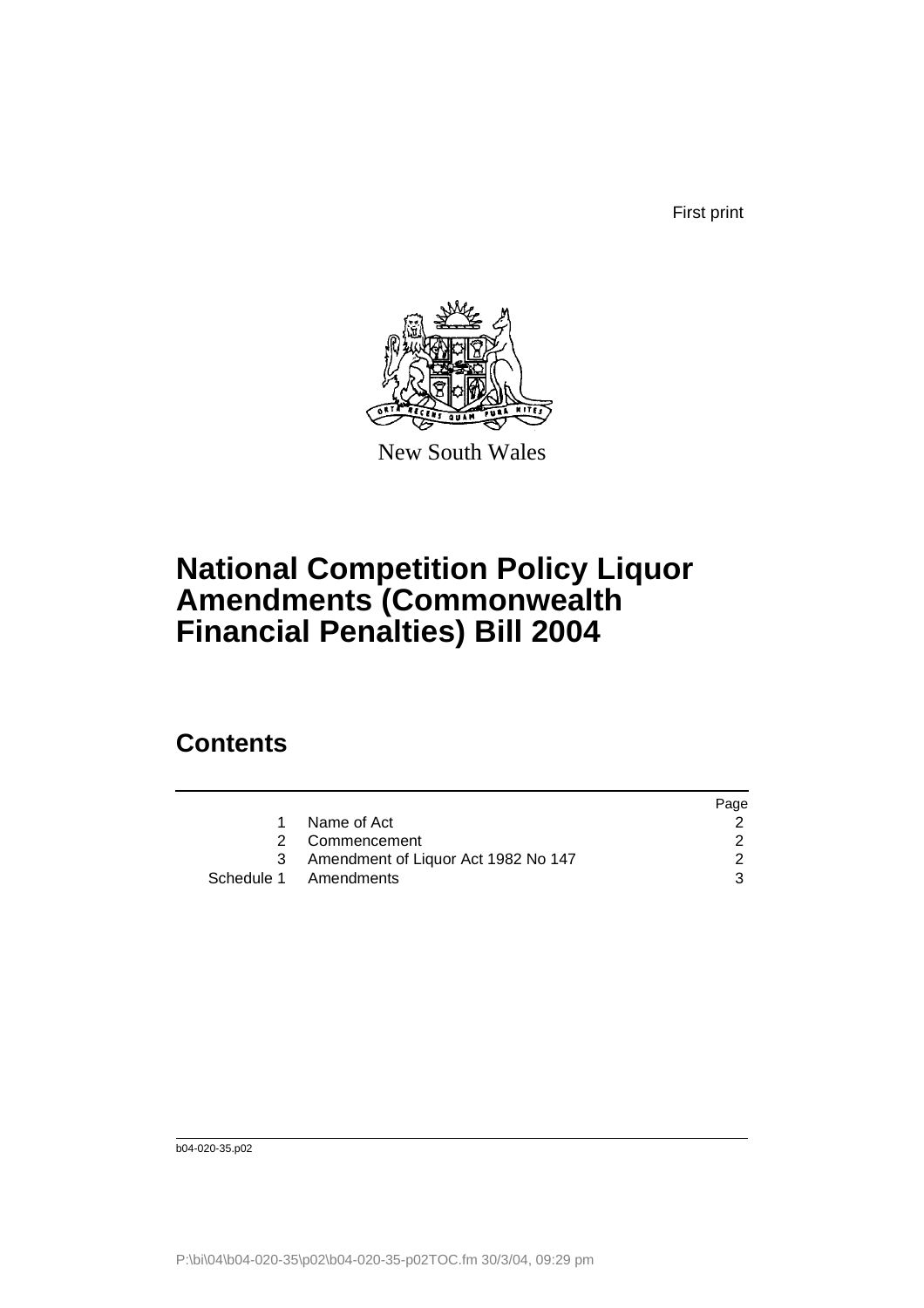**Contents** 

Page

Contents page 2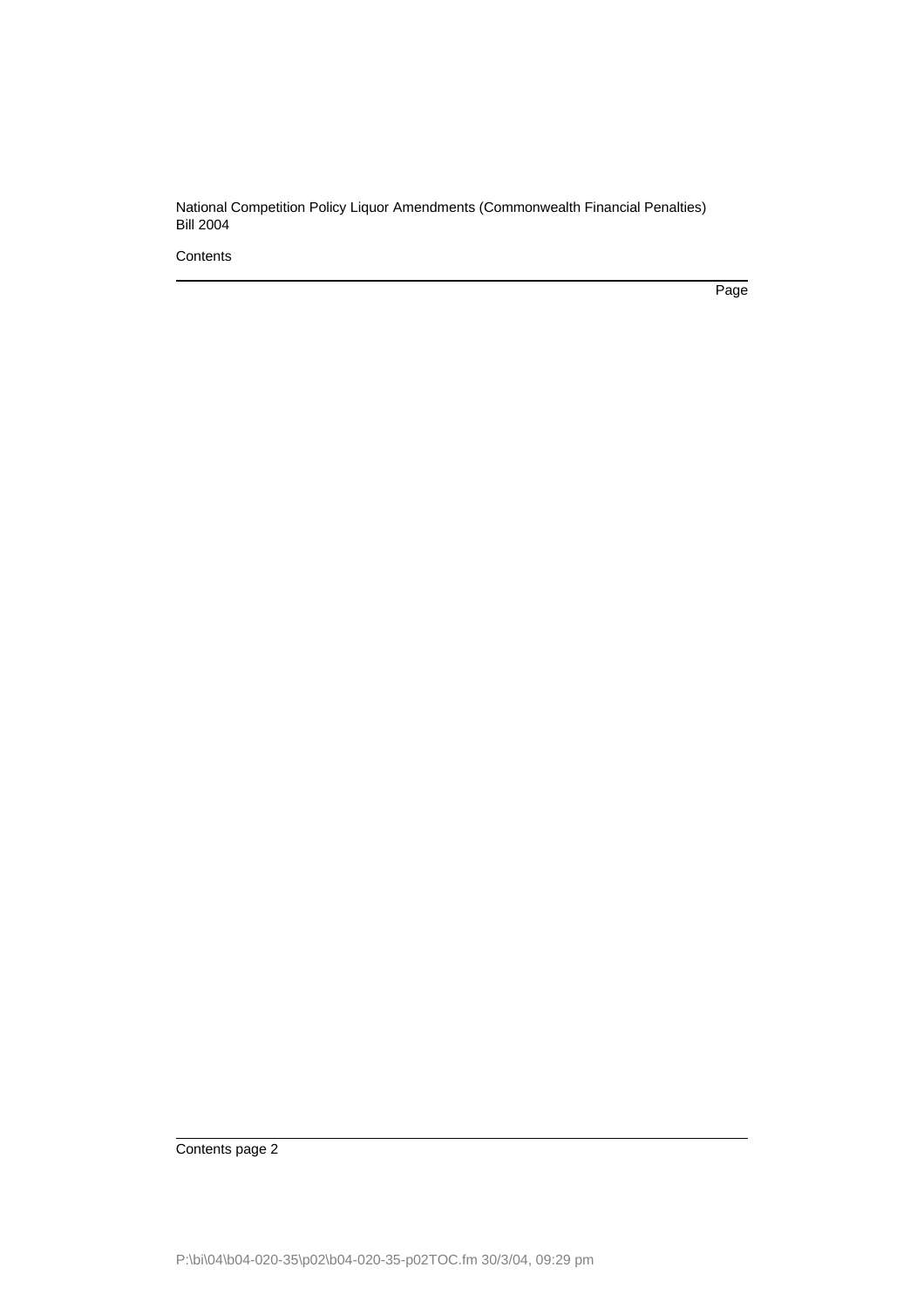

New South Wales

# **National Competition Policy Liquor Amendments (Commonwealth Financial Penalties) Bill 2004**

No , 2004

#### **A Bill for**

An Act to amend the *Liquor Act 1982* in connection with Commonwealth financial penalties arising from National Competition Policy reviews.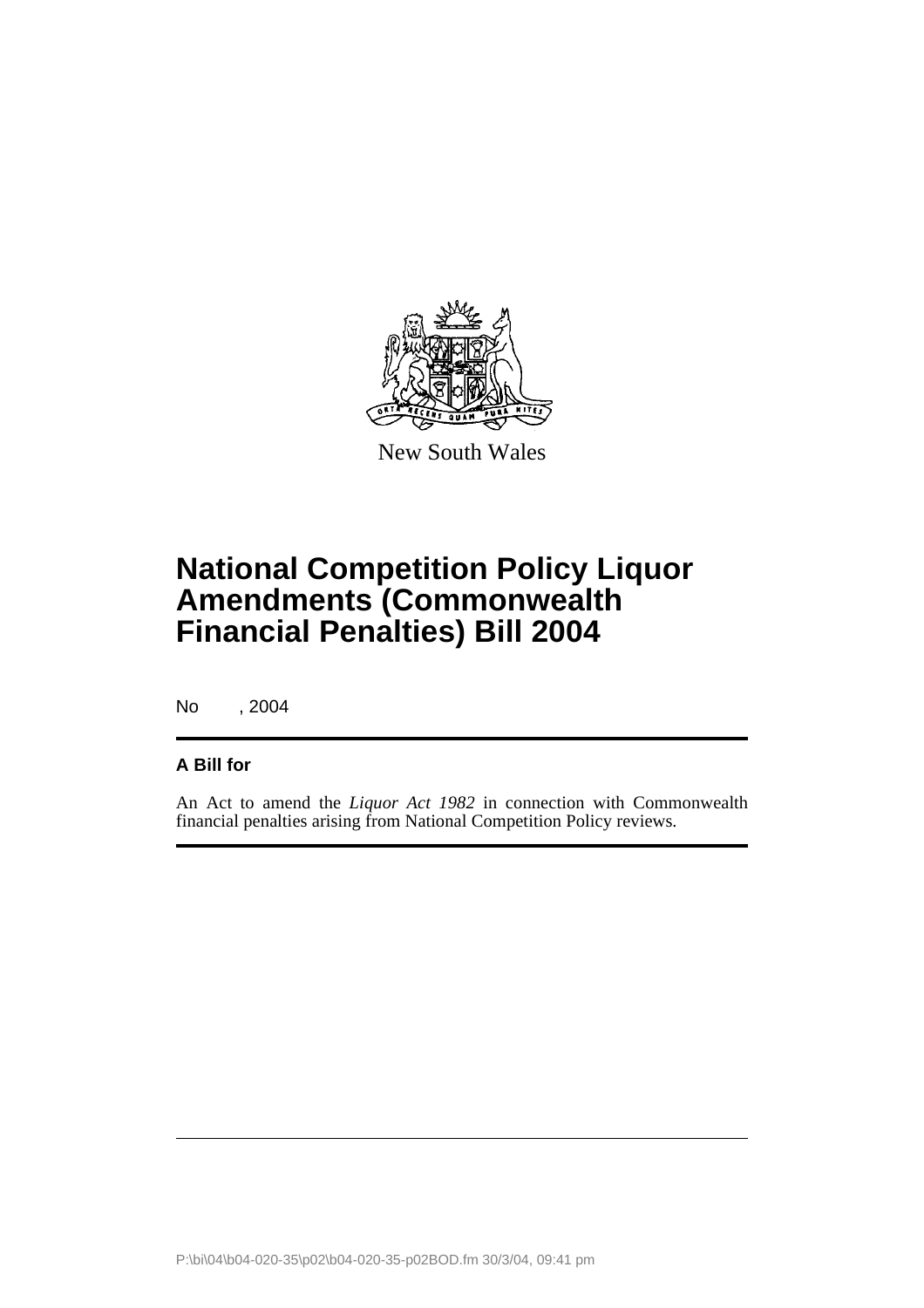| The Legislature of New South Wales enacts: |                                                                                                               |                     |
|--------------------------------------------|---------------------------------------------------------------------------------------------------------------|---------------------|
| 1                                          | Name of Act                                                                                                   | 2                   |
|                                            | This Act is the National Competition Policy Liquor Amendments<br>(Commonwealth Financial Penalties) Act 2004. | 3<br>$\overline{4}$ |
| 2                                          | <b>Commencement</b>                                                                                           | 5                   |
|                                            | This Act commences on 1 July 2004, unless sooner commenced by<br>proclamation.                                | 6<br>$\overline{7}$ |
| 3                                          | Amendment of Liquor Act 1982 No 147                                                                           | 8                   |
|                                            | The <i>Liquor Act 1982</i> is amended as set out in Schedule 1.                                               | 9                   |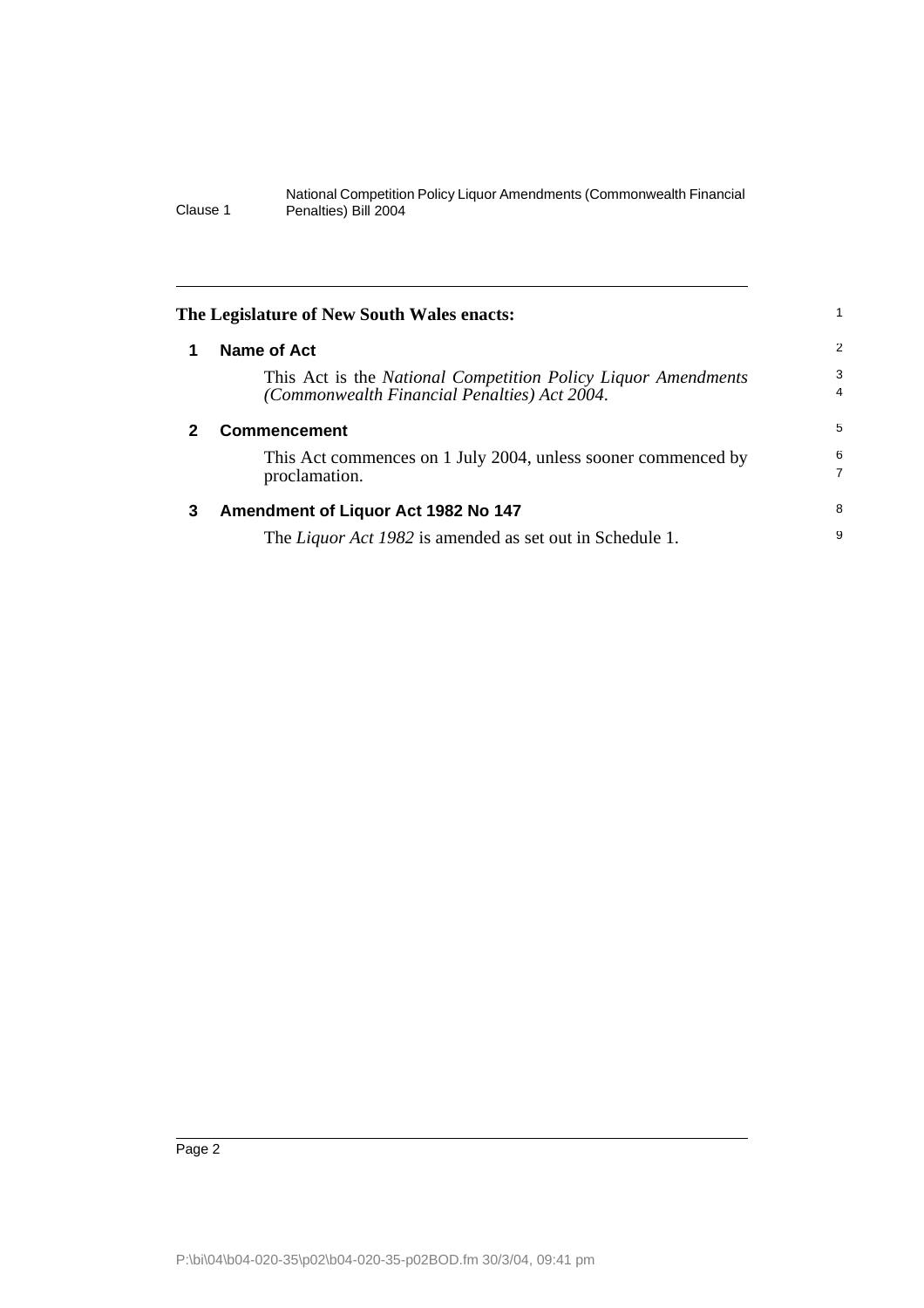Amendments Schedule 1

J.

|       |                       | <b>Schedule 1 Amendments</b>                                                                                                                               | (Section 3) | 1<br>$\overline{2}$ |
|-------|-----------------------|------------------------------------------------------------------------------------------------------------------------------------------------------------|-------------|---------------------|
| [1]   |                       | <b>Section 19A Duration of licences</b>                                                                                                                    |             | 3                   |
|       |                       | Insert "56B, 56C or" after "section" in section 19A (3).                                                                                                   |             | $\overline{4}$      |
| [2]   |                       | Section 36 Restrictions on liquor licence applications                                                                                                     |             | 5                   |
|       | Omit section 36 (6).  |                                                                                                                                                            |             | 6                   |
| $[3]$ |                       | <b>Section 45 Grounds of objection</b>                                                                                                                     |             | 7                   |
|       |                       | Omit " $(2)$ , $(2AA)$ ," from section 45 $(1)$ (c).                                                                                                       |             | 8                   |
| [4]   | <b>Section 45 (2)</b> |                                                                                                                                                            |             | 9                   |
|       | Omit the subsection.  |                                                                                                                                                            |             | 10                  |
| [5]   | <b>Section 45 (4)</b> |                                                                                                                                                            |             | 11                  |
|       | Omit ", (2)".         |                                                                                                                                                            |             | 12                  |
| [6]   | Section 45 (4) (c)    |                                                                                                                                                            |             | 13                  |
|       | Omit the paragraph.   |                                                                                                                                                            |             | 14                  |
| $[7]$ |                       | Section 47 Grant of application is discretionary in certain cases                                                                                          |             | 15                  |
|       |                       | Omit ", $(2)$ " from section 47 $(1)$ .                                                                                                                    |             | 16                  |
| [8]   |                       | Section 49C Grant of off-licence (retail)                                                                                                                  |             | 17                  |
|       |                       | Omit "convenience store or service station" from section 49C (2).                                                                                          |             | 18                  |
|       |                       | Insert instead "general store".                                                                                                                            |             | 19                  |
| [9]   | Section 49C (2A)      |                                                                                                                                                            |             | 20                  |
|       |                       | Insert after section 49C $(2)$ :                                                                                                                           |             | 21                  |
|       | (2A)                  | An application for, or to remove, an off-licence to sell liquor<br>by retail that relates to a service station may not be granted in<br>any circumstances. |             | 22<br>23<br>24      |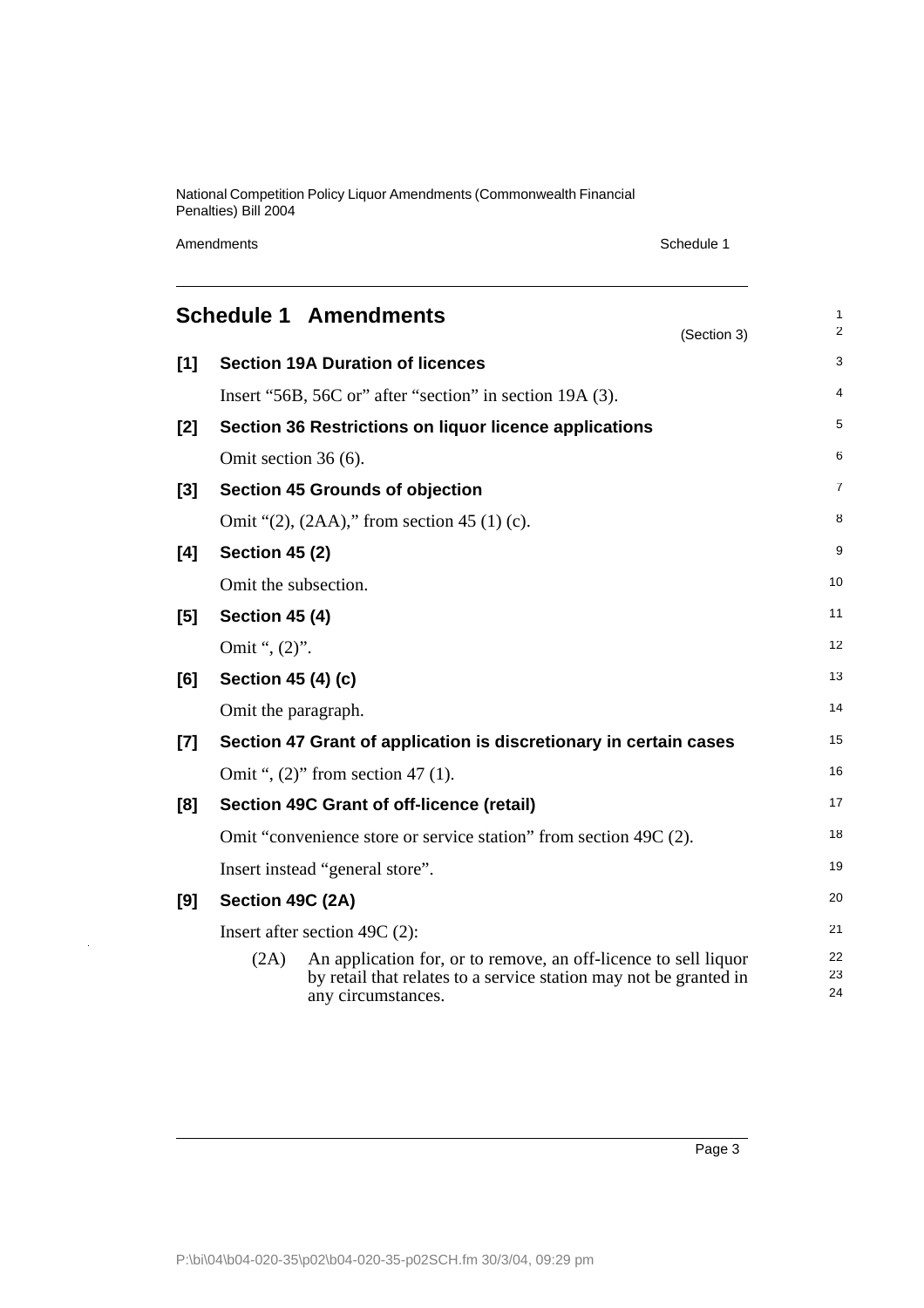Schedule 1 Amendments

| $[10]$ |                       |                       | Section 49C (3)                                                                                                                                                                                                                                                                                                            | 1                                  |
|--------|-----------------------|-----------------------|----------------------------------------------------------------------------------------------------------------------------------------------------------------------------------------------------------------------------------------------------------------------------------------------------------------------------|------------------------------------|
|        |                       |                       | Omit the subsection. Insert instead:                                                                                                                                                                                                                                                                                       | $\overline{c}$                     |
|        |                       | (3)                   | In this section:                                                                                                                                                                                                                                                                                                           | 3                                  |
|        |                       |                       | <i>general store</i> means a convenience store, mixed business<br>shop, corner shop or milk bar that has a retail floor area of not<br>more than 240 square metres and that is used for the purpose<br>of selling, exposing or offering for sale by retail principally<br>groceries, smallgoods or associated small items. | 4<br>5<br>6<br>$\overline{7}$<br>8 |
|        |                       |                       | <i>service station</i> means a building or place used primarily for<br>the fuelling of motor vehicles involving the sale by retail of<br>petrol, oil or other petroleum products.                                                                                                                                          | 9<br>10<br>11                      |
| $[11]$ |                       |                       | Section 56 Fee for grant of licence                                                                                                                                                                                                                                                                                        | 12                                 |
|        |                       |                       | Omit "the fee fixed by the Board for the licence" from section $56(1)(a)$ .                                                                                                                                                                                                                                                | 13                                 |
|        |                       |                       | Insert instead "the fee prescribed by the regulations or determined in<br>accordance with the regulations".                                                                                                                                                                                                                | 14<br>15                           |
| $[12]$ |                       |                       | Section 56 (1) (b)                                                                                                                                                                                                                                                                                                         | 16                                 |
|        |                       |                       | Omit "such fee as is fixed by the Board for the licence".                                                                                                                                                                                                                                                                  | 17                                 |
|        |                       |                       | Insert instead "the fee prescribed by the regulations or determined in<br>accordance with the regulations".                                                                                                                                                                                                                | 18<br>19                           |
| $[13]$ | <b>Section 56 (2)</b> |                       | 20                                                                                                                                                                                                                                                                                                                         |                                    |
|        |                       |                       | Omit the subsection.                                                                                                                                                                                                                                                                                                       | 21                                 |
| $[14]$ |                       | <b>Section 56 (4)</b> |                                                                                                                                                                                                                                                                                                                            | 22                                 |
|        |                       |                       | Omit "(except paragraphs (a) and (b)) or $(3)$ prescribe".                                                                                                                                                                                                                                                                 | 23                                 |
|        |                       |                       | Insert instead ", prescribe".                                                                                                                                                                                                                                                                                              | 24                                 |
| $[15]$ |                       | <b>Section 56C</b>    |                                                                                                                                                                                                                                                                                                                            | 25                                 |
|        |                       |                       | Insert after section 56B:                                                                                                                                                                                                                                                                                                  | 26                                 |
|        | 56C                   |                       | Annual fee for hotelier's licence or off-licence (retail)                                                                                                                                                                                                                                                                  | 27                                 |
|        |                       | (1)                   | A fee prescribed by, or determined in accordance with, the<br>regulations is payable in respect of a hotelier's licence or an<br>off-licence to sell liquor by retail.                                                                                                                                                     | 28<br>29<br>30                     |
|        |                       |                       |                                                                                                                                                                                                                                                                                                                            |                                    |

 $\overline{\phantom{a}}$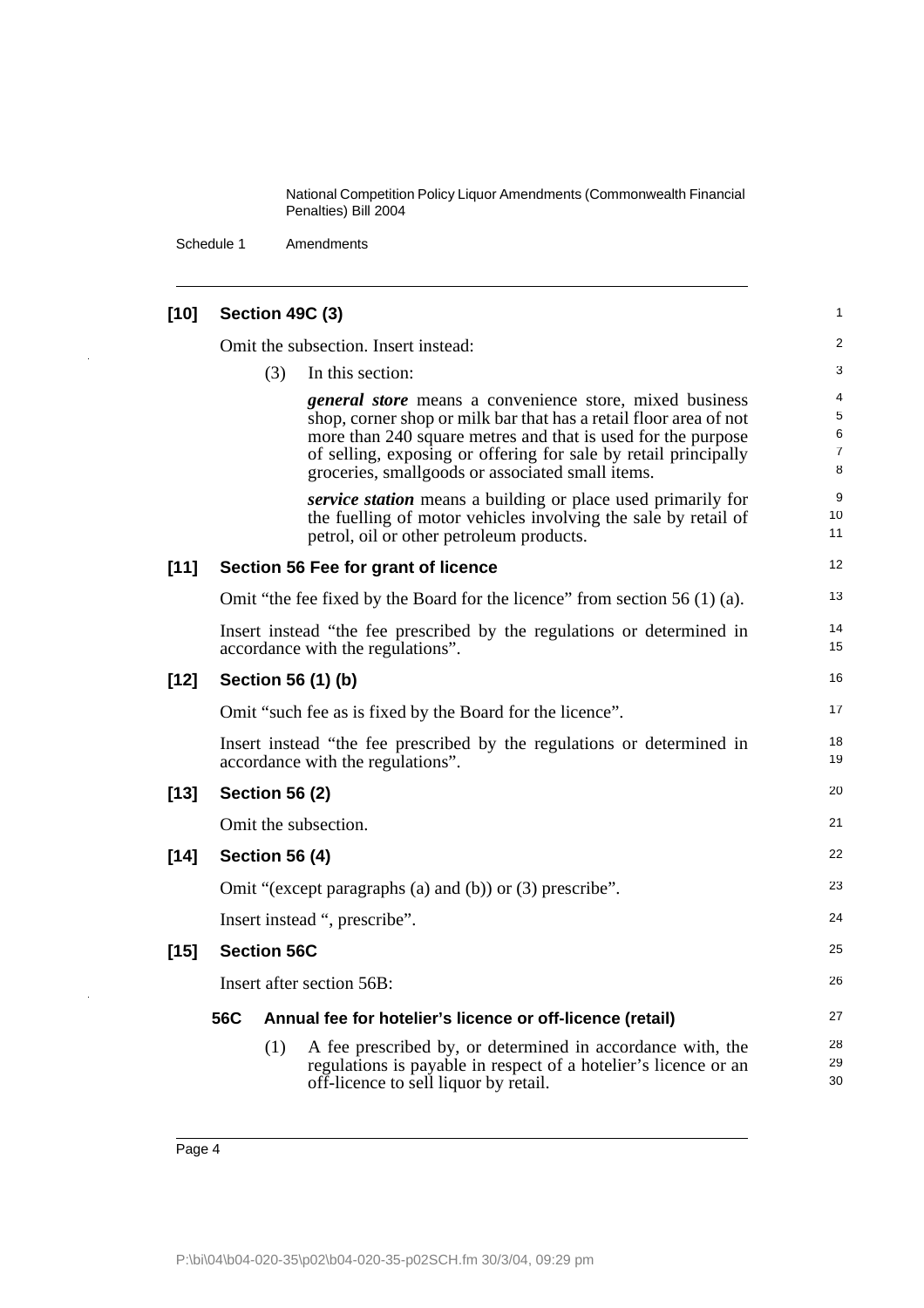Amendments Schedule 1

l,

|        |     | (2)                | The fee must be paid within the period of 21 days after 31 July<br>in each calendar year for which the licence is in force. The<br>licence is cancelled if the fee is not paid within that 21-day<br>period.                                                                                                                   | 1<br>2<br>3<br>$\overline{4}$                       |
|--------|-----|--------------------|--------------------------------------------------------------------------------------------------------------------------------------------------------------------------------------------------------------------------------------------------------------------------------------------------------------------------------|-----------------------------------------------------|
|        |     | (3)                | The regulations may provide for exemptions with respect to<br>the payment of fees under this section.                                                                                                                                                                                                                          | 5<br>6                                              |
|        |     | (4)                | An application may be made to the court for the reinstatement<br>of a hotelier's licence, or an off-licence to sell liquor by retail,<br>that has been cancelled by the operation of this section. An<br>application for reinstatement of a licence may only be made<br>within 2 months after the cancellation of the licence. | $\overline{7}$<br>8<br>$\boldsymbol{9}$<br>10<br>11 |
|        |     | (5)                | The court may order reinstatement of the licence but only if<br>satisfied that there is a reasonable explanation for the failure<br>to pay the fee that resulted in cancellation of the licence.                                                                                                                               | 12<br>13<br>14                                      |
|        |     | (6)                | The reinstatement of a licence does not take effect until the<br>unpaid fee is paid.                                                                                                                                                                                                                                           | 15<br>16                                            |
| $[16]$ |     |                    | Section 57 Removal of hotelier's licence or off-licence (retail)                                                                                                                                                                                                                                                               | 17                                                  |
|        |     |                    | Omit section 57 $(4)$ .                                                                                                                                                                                                                                                                                                        | 18                                                  |
| $[17]$ |     |                    | Part 3, Division 6A                                                                                                                                                                                                                                                                                                            | 19                                                  |
|        |     |                    | Insert after Division 6:                                                                                                                                                                                                                                                                                                       | 20                                                  |
|        |     | <b>Division 6A</b> | Social impact assessment process                                                                                                                                                                                                                                                                                               | 21                                                  |
|        | 62B |                    | <b>Application of Division</b>                                                                                                                                                                                                                                                                                                 | 22                                                  |
|        |     | (1)                | This Division applies to an application (referred to in this<br>Division as a <i>relevant application</i> ) for the grant or removal<br>of:                                                                                                                                                                                    | 23<br>24<br>25                                      |
|        |     |                    | a hotelier's licence, or<br>(a)                                                                                                                                                                                                                                                                                                | 26                                                  |
|        |     |                    | (b)<br>an off-licence to sell liquor by retail.                                                                                                                                                                                                                                                                                | 27                                                  |
|        |     | (2)                | A reference in this Division to the premises to which a<br>relevant application relates is, in the case of the removal of the<br>licence concerned, a reference to the premises to which, if the<br>application were granted, the licence would be removed.                                                                    | 28<br>29<br>30<br>31                                |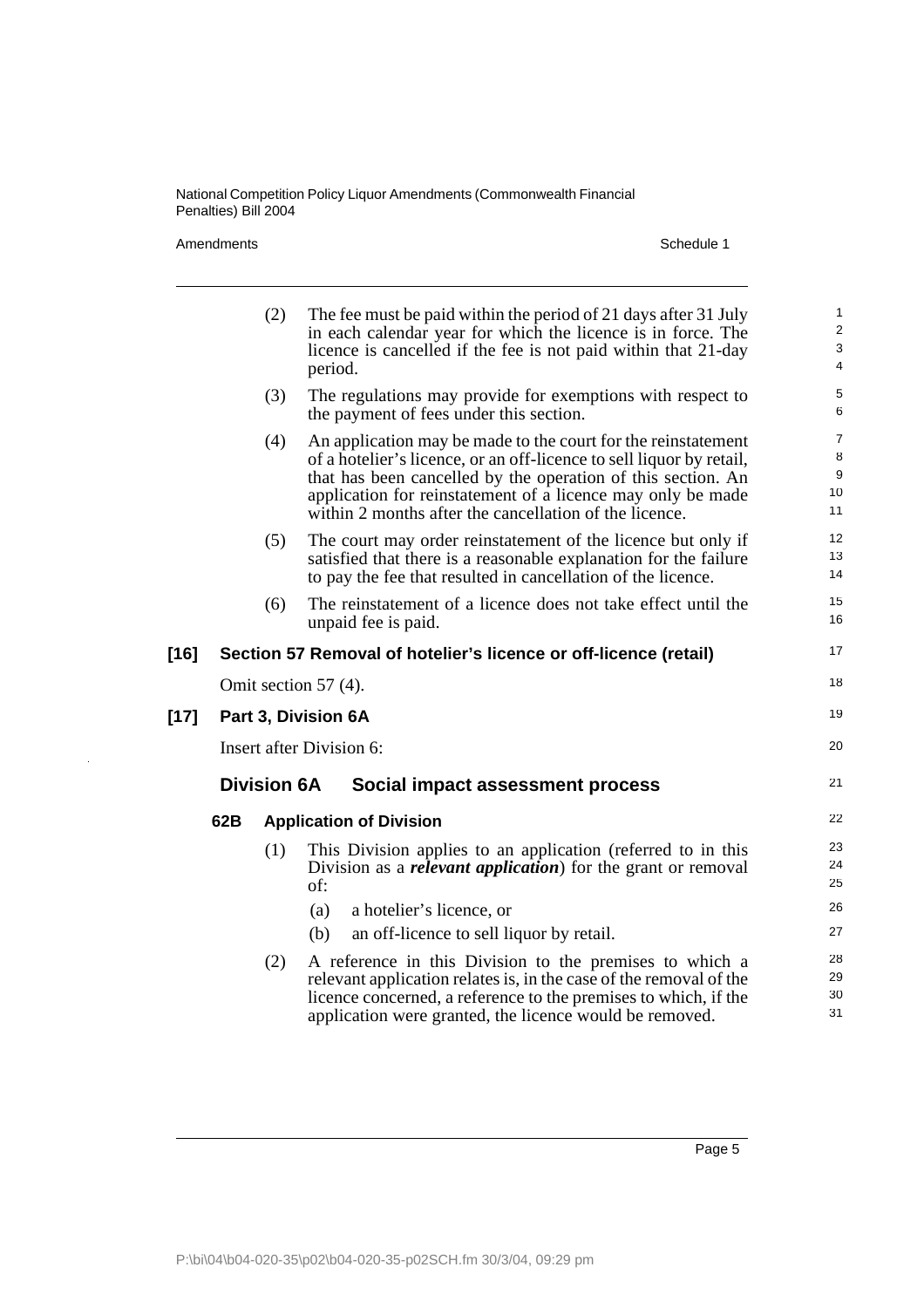Schedule 1 Amendments

| <b>62C</b> |     | may be granted |              | Social impact assessment required before relevant application                                                                 | $\mathbf{1}$<br>2   |
|------------|-----|----------------|--------------|-------------------------------------------------------------------------------------------------------------------------------|---------------------|
|            | (1) |                |              | The court must not grant a relevant application unless:                                                                       | 3                   |
|            |     | (a)            |              | a social impact assessment has been provided to the<br>Board in connection with the application, and                          | 4<br>5              |
|            |     | (b)            |              | the Board has approved the social impact assessment.                                                                          | 6                   |
|            | (2) |                |              | A social impact assessment must comply with this Division<br>and the regulations.                                             | $\overline{7}$<br>8 |
|            | (3) |                | regulations. | A social impact assessment provided to the Board must be<br>accompanied by such fee as may be prescribed by the               | 9<br>10<br>11       |
|            | (4) |                |              | A social impact assessment may be provided before the<br>relevant application to which it relates is made.                    | 12<br>13            |
| 62D        |     |                |              | Requirements in relation to social impact assessments                                                                         | 14                  |
|            |     |                | following:   | The regulations may make provision for or with respect to the                                                                 | 15<br>16            |
|            |     | (a)            |              | the requirements that must be satisfied in connection<br>with a social impact assessment,                                     | 17<br>18            |
|            |     | (b)            |              | the matters to be assessed or addressed by a social<br>impact assessment,                                                     | 19<br>20            |
|            |     | (c)            |              | the information to be provided by a social impact<br>assessment.                                                              | 21<br>22            |
| 62E        |     |                |              | Advertising of social impact assessment                                                                                       | 23                  |
|            | (1) |                |              | If a social impact assessment is provided to the Board in<br>connection with a relevant application, the applicant must:      | 24<br>25            |
|            |     | (a)            |              | place a copy of the social impact assessment on public<br>exhibition at the premises to which the application<br>relates, and | 26<br>27<br>28      |
|            |     | (b)            |              | publish an advertisement in relation to the social impact<br>assessment:                                                      | 29<br>30            |
|            |     |                | (i)          | in a newspaper circulating throughout the State,<br>and                                                                       | 31<br>32            |
|            |     |                | (ii)         | in a local newspaper circulating in the local<br>government area in which the premises are<br>situated, and                   | 33<br>34<br>35      |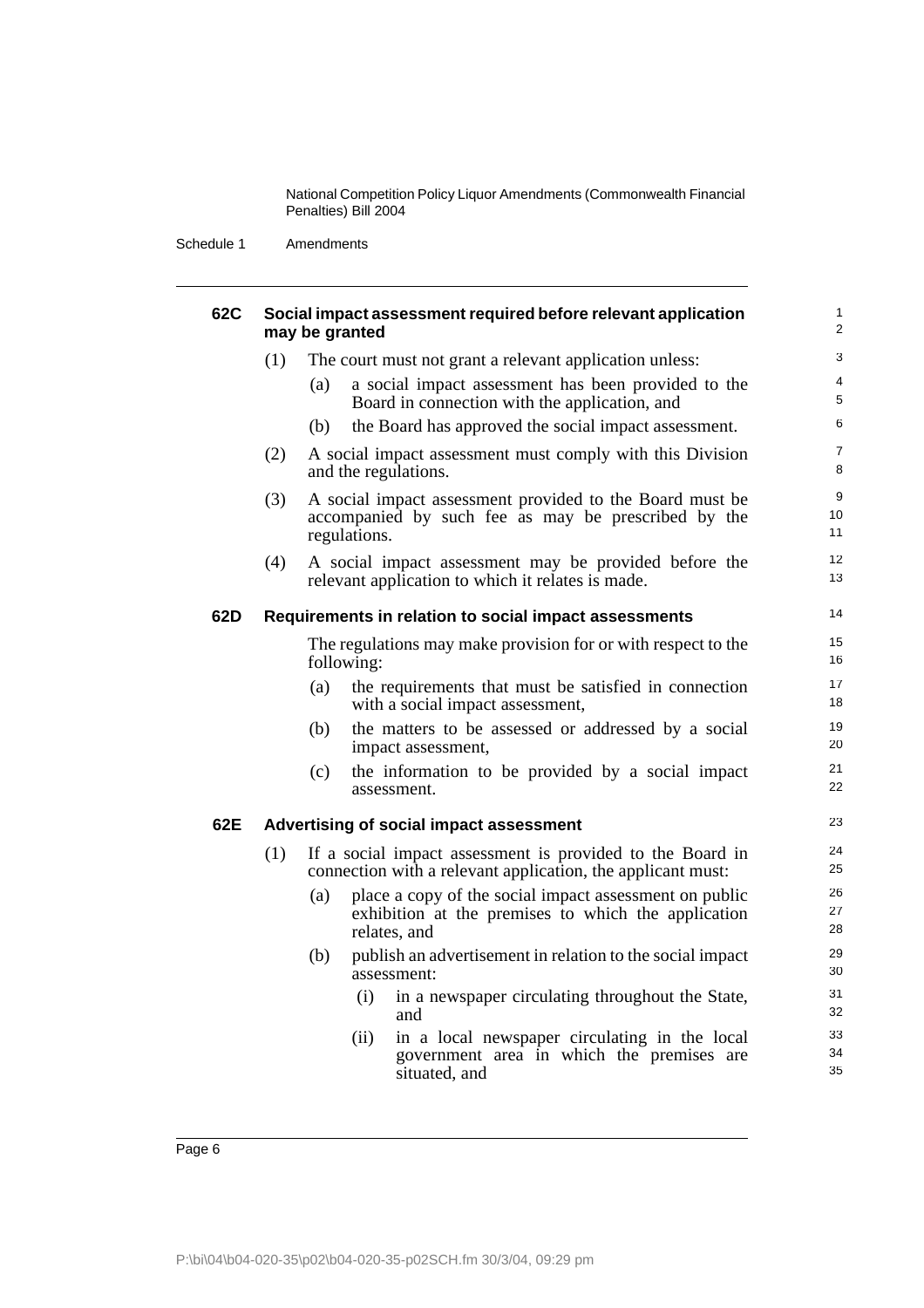Amendments Schedule 1

|     |     | provide a copy of the social impact assessment to the<br>(c)<br>Director and the local council for that area at or before<br>the time the advertisement is published.                                                                                                                                                                                                            | 1<br>$\overline{2}$<br>3         |
|-----|-----|----------------------------------------------------------------------------------------------------------------------------------------------------------------------------------------------------------------------------------------------------------------------------------------------------------------------------------------------------------------------------------|----------------------------------|
|     | (2) | If the premises to which the relevant application relates are<br>not yet erected or occupied by the applicant, subsection $(1)(a)$<br>is complied with if the social impact assessment is dealt with<br>as provided by the regulations.                                                                                                                                          | 4<br>5<br>6<br>$\overline{7}$    |
|     | (3) | The advertisement under subsection $(1)$ (b) must:                                                                                                                                                                                                                                                                                                                               | 8                                |
|     |     | (a)<br>be in the form approved by the Board, and                                                                                                                                                                                                                                                                                                                                 | 9                                |
|     |     | (b)<br>state that a copy of the social impact assessment will be<br>available for public inspection at the place specified in<br>the advertisement, and                                                                                                                                                                                                                          | 10<br>11<br>12                   |
|     |     | invite written submissions on the matter to be made to<br>(c)<br>the Board within 30 days after the publication of the<br>advertisement.                                                                                                                                                                                                                                         | 13<br>14<br>15                   |
|     | (4) | The social impact assessment is not to be determined by the<br>Board until after the expiration of that 30-day period.                                                                                                                                                                                                                                                           | 16<br>17                         |
|     | (5) | In determining the social impact assessment, the Board must<br>take into account any written submission made on the matter<br>within that 30-day period.                                                                                                                                                                                                                         | 18<br>19<br>20                   |
|     | (6) | The regulations may exclude any specified class of social<br>impact assessments from the operation of this section.                                                                                                                                                                                                                                                              | 21<br>22                         |
| 62F |     | Approval of social impact assessment                                                                                                                                                                                                                                                                                                                                             | 23                               |
|     | (1) | The Board may approve a social impact assessment that is<br>provided in connection with a relevant application only if the<br>Board is satisfied that:                                                                                                                                                                                                                           | 24<br>25<br>26                   |
|     |     | the social impact assessment complies with this<br>(a)<br>Division and the regulations, and                                                                                                                                                                                                                                                                                      | 27<br>28                         |
|     |     | the overall social impact of the application being<br>(b)<br>granted by the court will not be detrimental to the local<br>community or to the broader community.                                                                                                                                                                                                                 | 29<br>30<br>31                   |
|     | (2) | If, in determining a social impact assessment, the Board<br>incurs any costs that are not covered by the fee referred to in<br>section $62C(3)$ , the applicant is liable to meet those costs. The<br>Board may refuse to determine the social impact assessment<br>until any such costs are paid or provision, to the Board's<br>satisfaction, has been made for their payment. | 32<br>33<br>34<br>35<br>36<br>37 |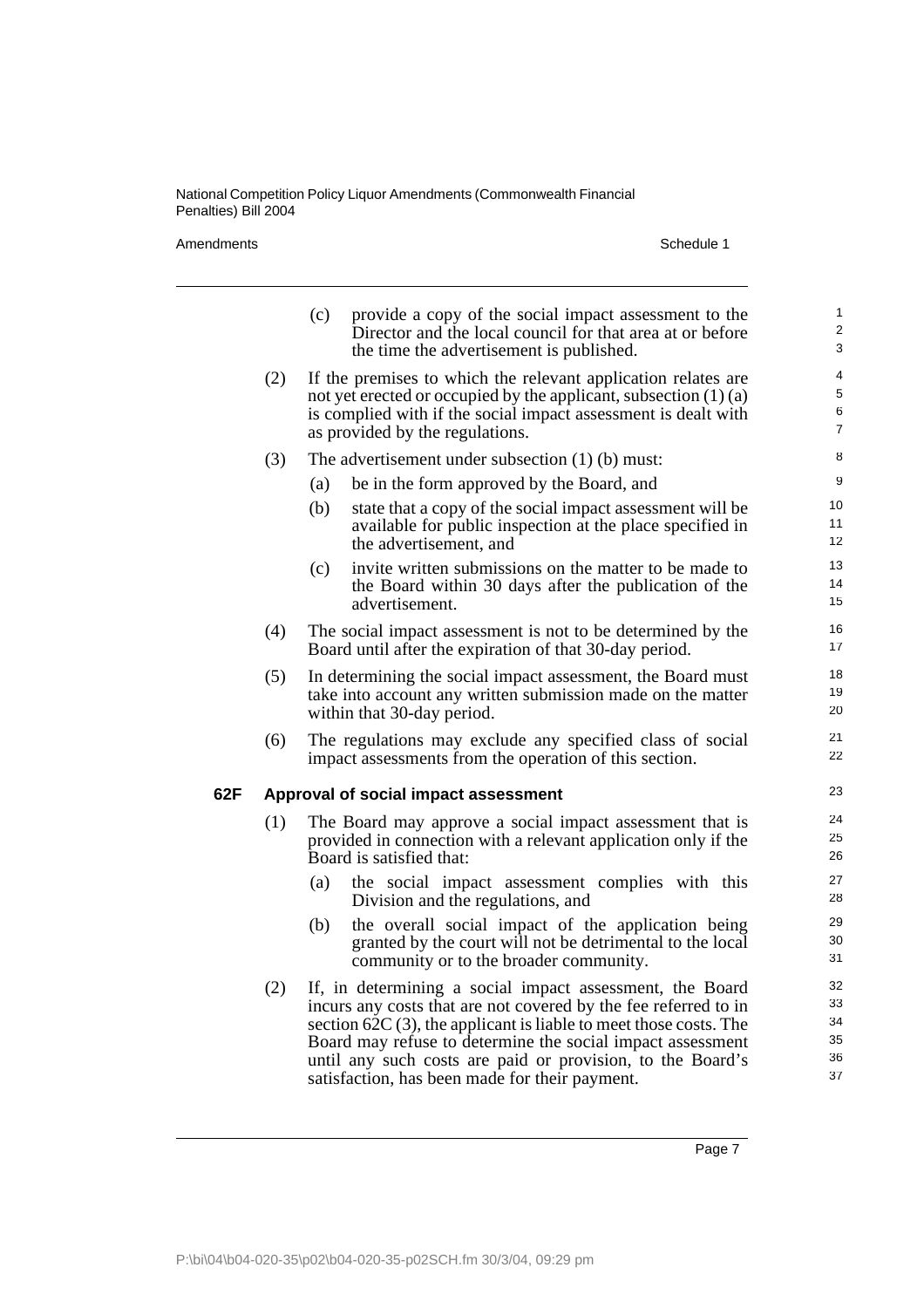Schedule 1 Amendments

|      |         | (3) | The Minister may issue written guidelines to the Board in<br>relation to the following matters:                                                                                                    |  |
|------|---------|-----|----------------------------------------------------------------------------------------------------------------------------------------------------------------------------------------------------|--|
|      |         |     | the factors that are to be taken into account by the Board<br>(a)<br>in determining a social impact assessment,                                                                                    |  |
|      |         |     | the criteria for determining the local community and the<br>(b)<br>broader community for the purposes of subsection<br>$(1)$ (b),                                                                  |  |
|      |         |     | the manner in which the Board is to exercise its<br>(c)<br>functions in relation to a social impact assessment,                                                                                    |  |
|      |         |     | (d)<br>the appropriate form for a social impact assessment.                                                                                                                                        |  |
|      |         | (4) | In exercising any of its functions in relation to a social impact<br>assessment, the Board is subject to the guidelines issued by<br>the Minister under subsection (3).                            |  |
| [18] |         |     | <b>Schedule 1 Savings and transitional provisions</b>                                                                                                                                              |  |
|      |         |     | Insert at the end of clause $1(1)$ :                                                                                                                                                               |  |
|      |         |     | National<br>Competition<br>Policy<br>Liquor<br>Amendments<br>(Commonwealth Financial Penalties) Act 2004                                                                                           |  |
| [19] |         |     | Schedule 1, Part 21                                                                                                                                                                                |  |
|      |         |     | <b>Insert after Part 20:</b>                                                                                                                                                                       |  |
|      | Part 21 |     | <b>National Competition Policy Liquor</b>                                                                                                                                                          |  |
|      |         |     |                                                                                                                                                                                                    |  |
|      |         |     | <b>Amendments (Commonwealth Financial</b>                                                                                                                                                          |  |
|      |         |     | <b>Penalties) Act 2004</b>                                                                                                                                                                         |  |
|      | 94      |     | <b>Pending applications</b>                                                                                                                                                                        |  |
|      |         | (1) | The amendments made to this Act by Schedule 1 $[2]-[7]$ ,<br>$[11]$ – $[14]$ , $[16]$ and $[17]$ to the <i>National Competition Policy</i><br>Liquor Amendments (Commonwealth Financial Penalties) |  |
|      |         |     | Act 2004 do not apply:                                                                                                                                                                             |  |
|      |         |     | to an application pending under this Act on the<br>(a)<br>commencement of those amendments, or                                                                                                     |  |
|      |         |     | to an application under section 60 for a final grant of an<br>(b)<br>application conditionally granted under section 40                                                                            |  |

 $\overline{\phantom{a}}$ 

 $\frac{1}{2}$